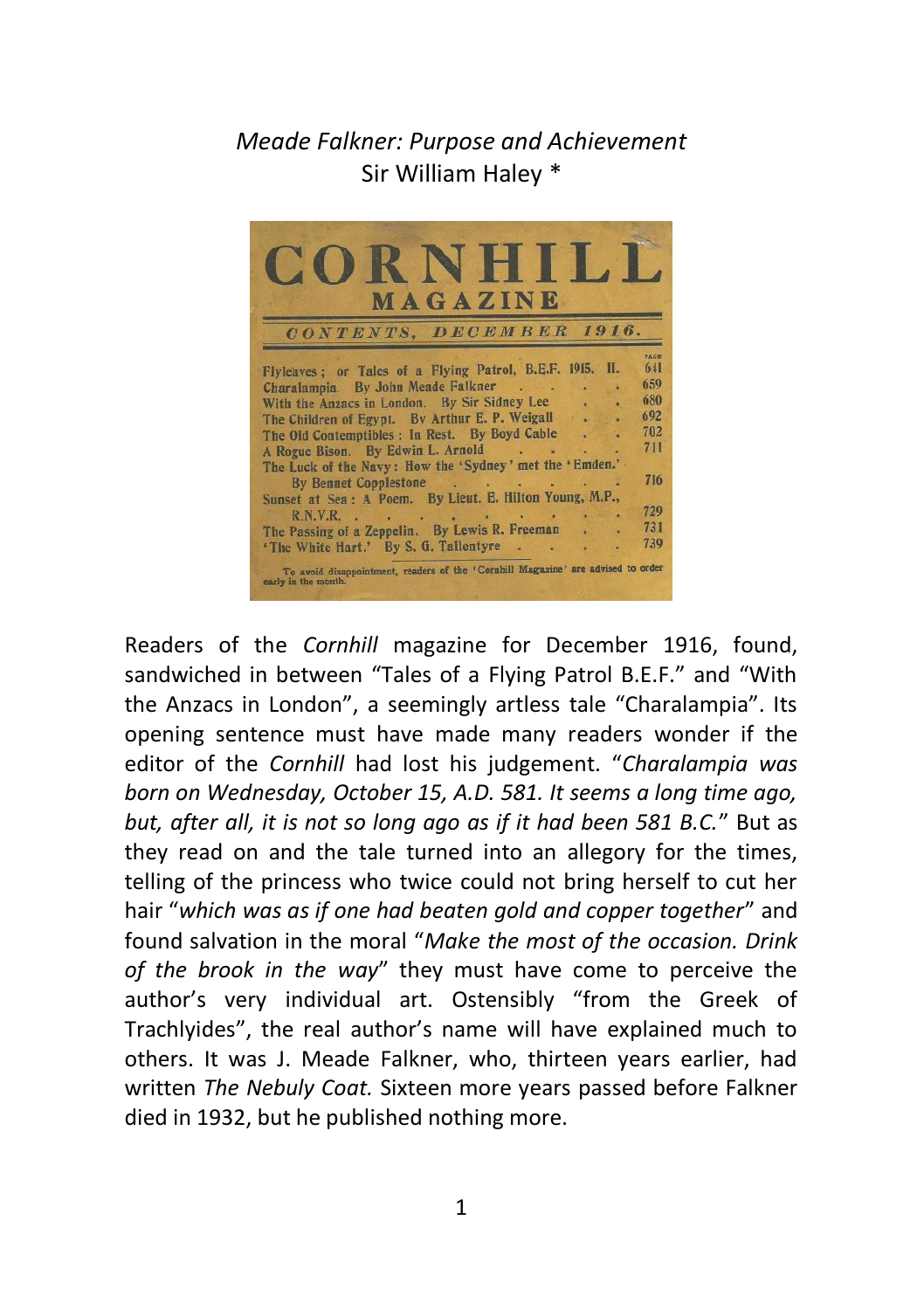Few modern authors have achieved as sure a reputation as Meade Falkner with so little output. It is true his story was an unusual one, the donnish lover of music, architecture and heraldry who, almost accidentally became Chairman of Armstrong Whitworth's. But it was not the kind of personal history like William De Morgan's to arouse real interest and affection, nor were the books Falkner wrote directly and enchantingly autobiographical as De Morgan's were. Leaving on one side his handbooks on Oxfordshire and Berkshire (though all his enthusiasms are in them and make them live in a way few guide books can), his histories of Oxfordshire and Bath, and his poems, Falkner's books are *The Lost Stradivarius* (1895), *Moonfleet* (1898), and *The Nebuly Coat* (1903).



Yet, given the established scope of the World's Classics, he was undoubtedly worth including in the series, and Mr. Geoffrey Cumberlege, for the newest "double volume" (a description more apt on this occasion than on some others) has chosen the best of Falkner in marrying *The Lost Stradivarius* and *The Nebuly Coat*.

In saying that, it is necessary to get *Moonfleet* – and its adherents out of the way. It is

the most popular of Falkner's works. Edward Arnold has had it continuously in print since it first appeared fifty-six years ago and has so far published thirty-two impressions. It was also one of the Nelson's sevenpennies of our childhood, in Cape's Traveller's Library twenty years ago, has been printed in the United State of America, has been abridged for African and is shortly to appear as a film. Yet a re-reading of all Falkner's books leaves one satisfied with the old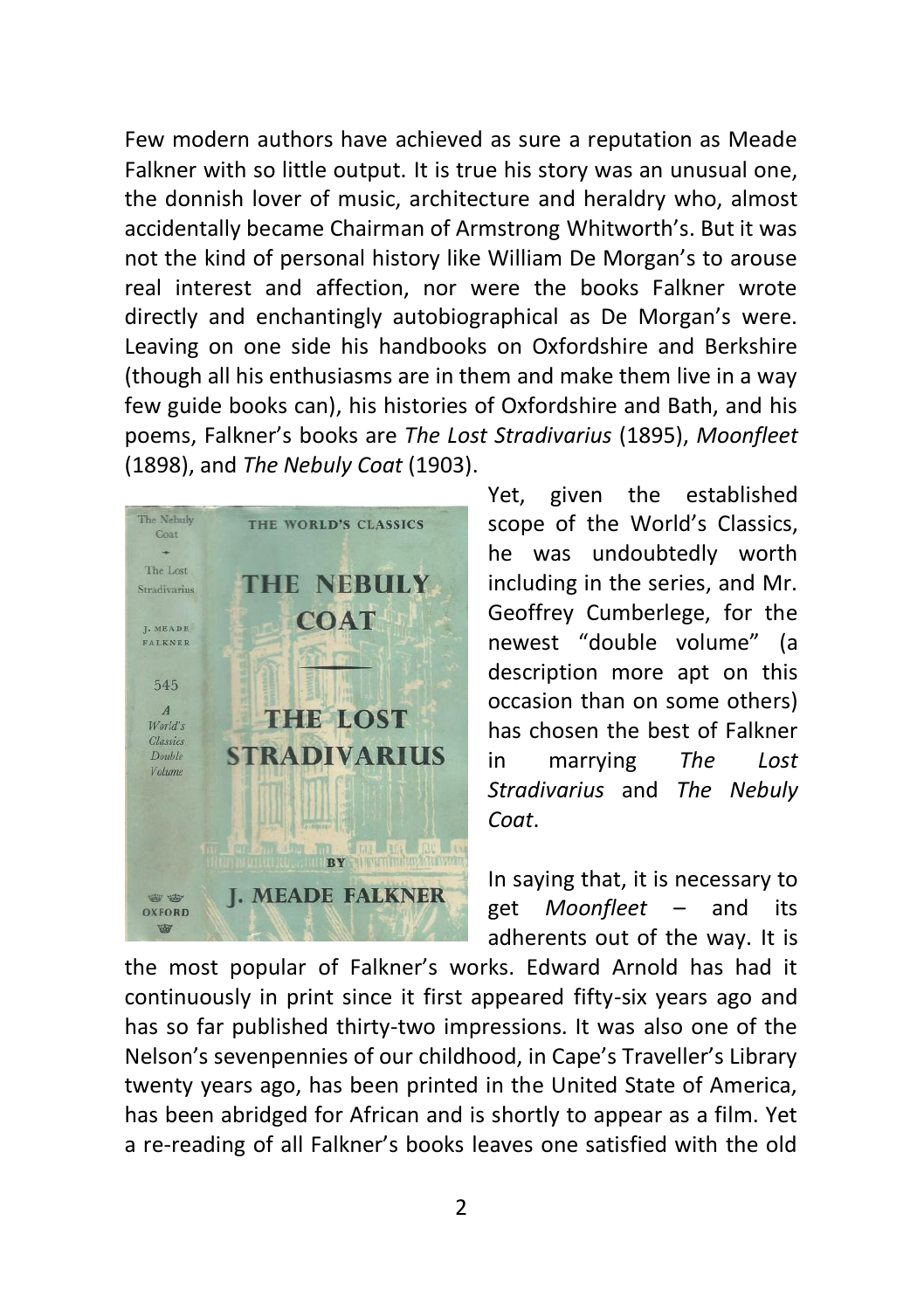impression that while it is one of a remarkable trio, and is one of the most readable adventure stories of its day, even if you stretch the day to include Stevenson, Masefield and Quiller-Couch, it has not the force or art of the two others.

Read in childhood it left one strong impact which never failed to have physical effect through the years. Always, whenever *Moonfleet*  was recalled, one had a queasy feeling at the thought of Elzevir Block's and John Trenchard's climb up the cliff face. Once again, the wrinkled sea far below came back to the mind's eye, the paralysing terror on the ledge of the boy with the broken leg because he had nothing to hold on to, the very contortions (so vividly portrayed and seen) whereby Elzevir at last got the lad on his back; these live again and again and do not fade. The final scene of all, when Elzevir gives his life to bring John Trenchard safely through the surf, also retains its vividness. But the rest is not distinguished; Grace Maskew is a tick; and while Falkner prefaced *Moonfleet* with the motto "to be boy eternal" there is no real indication that John Trenchard ever was a boy.

But it is pointless to criticise *Moonfleet* for what it does not contain. Falkner's great strength was a clarity of purpose. In all his three major stories he knew precisely what he was setting out to do; and in all three he just as precisely did it. *Moonfleet* is a straightforward tale of adventure; there is no mystification or, except in the most elementary sense, delineation of character. *The Lost Stradivarius* depends on both. It gains considerably by a re-reading. The skill of its narrative, the process of disclosure, the fitful decline of the illfated John Maltravers are seen to be well contrived. What was remembered merely as a Victorian ghost story involving a violin become a study of at least three characters. One notices such little touches (so beloved of Falkner) as:

 *The light of the single candle burning on the table was scarcely sufficient to illumine the page; the shadows hung in the*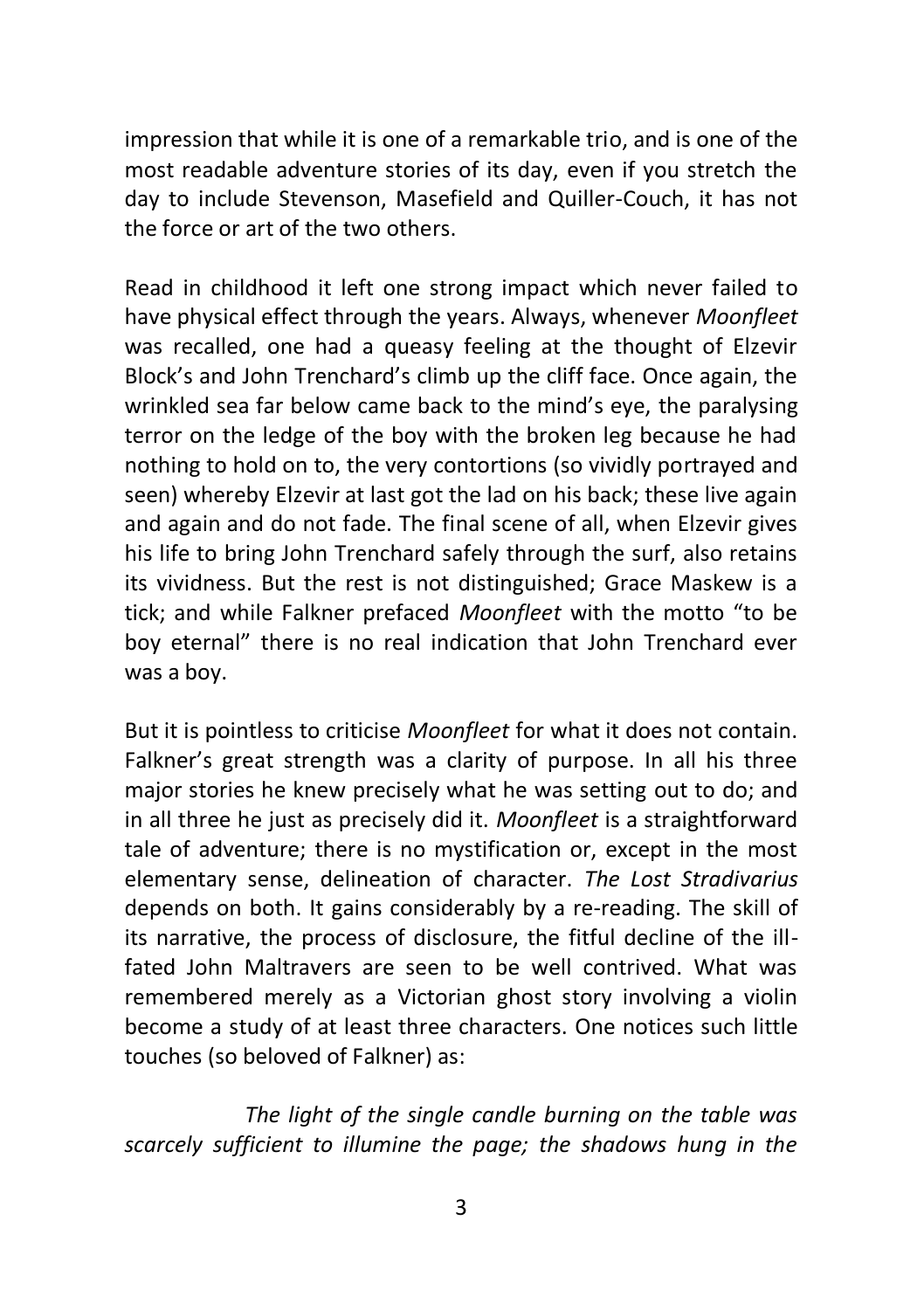*creases of the leaves, which had grown into those wavy folds sometimes observable in books made of thick paper and remaining long shut; and it was with difficulty he could read what he was playing.*

For a first work, leaving on one side the Oxfordshire hand-book, *The Lost Stradivarius* is accomplished; for a story written in 1895 it seems modern.

It says much for *The Lost Stradivarius* that it can sit comfortably alongside *The Nebuly Coat*. For while *Moonfleet* is one facet of Falkner and *The Lost Stradivarius* another, *The Nebuly Coat* is the whole man. Here again the years could not weaken one strong impression. One had come to know Cullerne Minster as one can know few fictional places; if it were ever encountered in reality it would have been at once recognised; and from young Westray's intuitive warning "The arch never sleeps" to the final collapse and destruction of the great tower the place lives more strongly than any of the characters. Than any except, perhaps, one. For Lord Blandamer is one of the most single-minded, most likable and most ruthless villains in fiction. The murder he commits seems of little moment against the personality of the man himself. As its victim is the one endearing character in the story it is to be deplored. But it does not outrage. Blandamer is one in all things. He married Anastasia in the same spirit as he killed Sharnall. He would have had it fall otherwise; but given his lights it had to be done.

 *He saw her distress but made as if he saw nothing and pitied her for the agitation which he caused. For the past six months Anastasia had concealed her feelings so very well that he had read them like a book. He had watched the development of the plot without pride, or pleasure of success, without sardonic amusement, without remorse; with some dislike of a rule which force of circumstances had forced upon him, but with an unwavering resolve to walk the way which he had set before him. He knew the exact*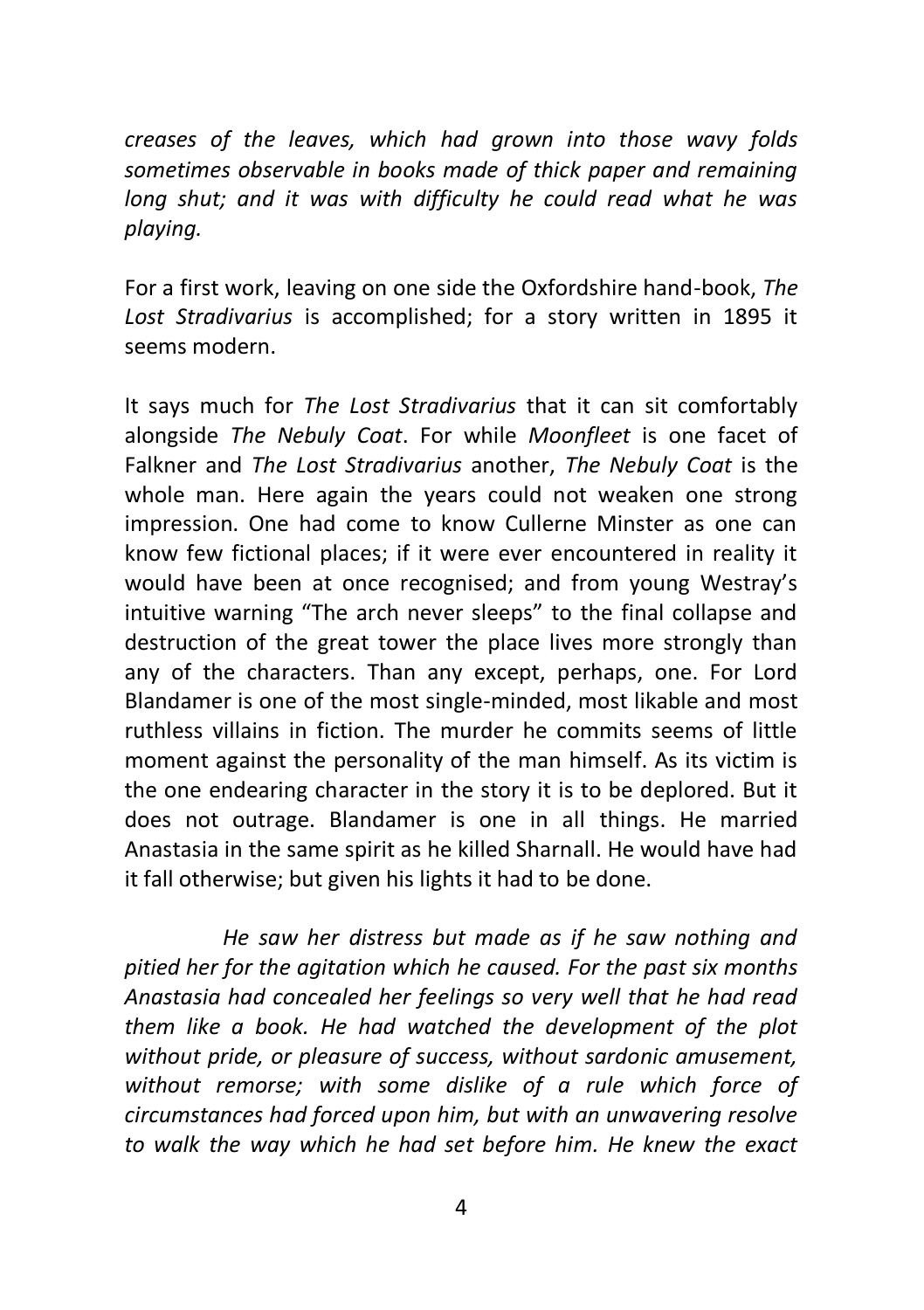*point which the action of the play had reached, he knew that Anastasia would grant what he asked of her…*

 *He was sorry for the feelings which he had aroused, sorry for the affection he had stirred, sorry for the very love of himself that he saw written in her face. He took her hand in his, and his touch filled her with an exquisite content; her hand lay in his neither lifelessly nor entirely passively, yet only lightly returning the light pressure of his fingers. To her the situation was the supreme moment of a life; to him it was passionless as the betrothal piece in a Flemish window.*

In the same cold passionless way, he finally died to save Westray; it was the only possible, if ironical, retort after Westray had, in a far different way, saved him. The scene between Blandamer and Westray in which Westray forgoes the secret of the title is evidence of how Falkner seemed able to bring off whatever he had a mind to. It is a first effort; it is a piece of precision work.

*The Nebuly Coat* reintroduces itself, however, as more even than Cullerne Minster and Blandamer. Canon Parkyn may owe something to Trollope and Sharnall much to Turgenev, but Miss Euphemia Joliffe is all Falkner's own, and so are the townsfolk of Cullerne as a whole. The wild Sophia is a dashing *dea ex machina* and Mr. G.M. Young in his introduction is not far-fetched in coupling Anastasia's name with that of Miranda. "We may believe", as he says, "that wife, maid or mistress, she would never have awakened from the spell which Blandamer had cast on her proud and passionate spirit". Mr. Young points out that the plot has slips which could bring the story down in ruins; but such is the force of the characters involved, such, in truth, is the force of the plot itself, such is the life of the setting, that they fade upon the page. Falkner could have lived The Nebuly Coat. "Here all his interests, music, architecture, heraldry, genealogy, and – one may add – mystification, come together".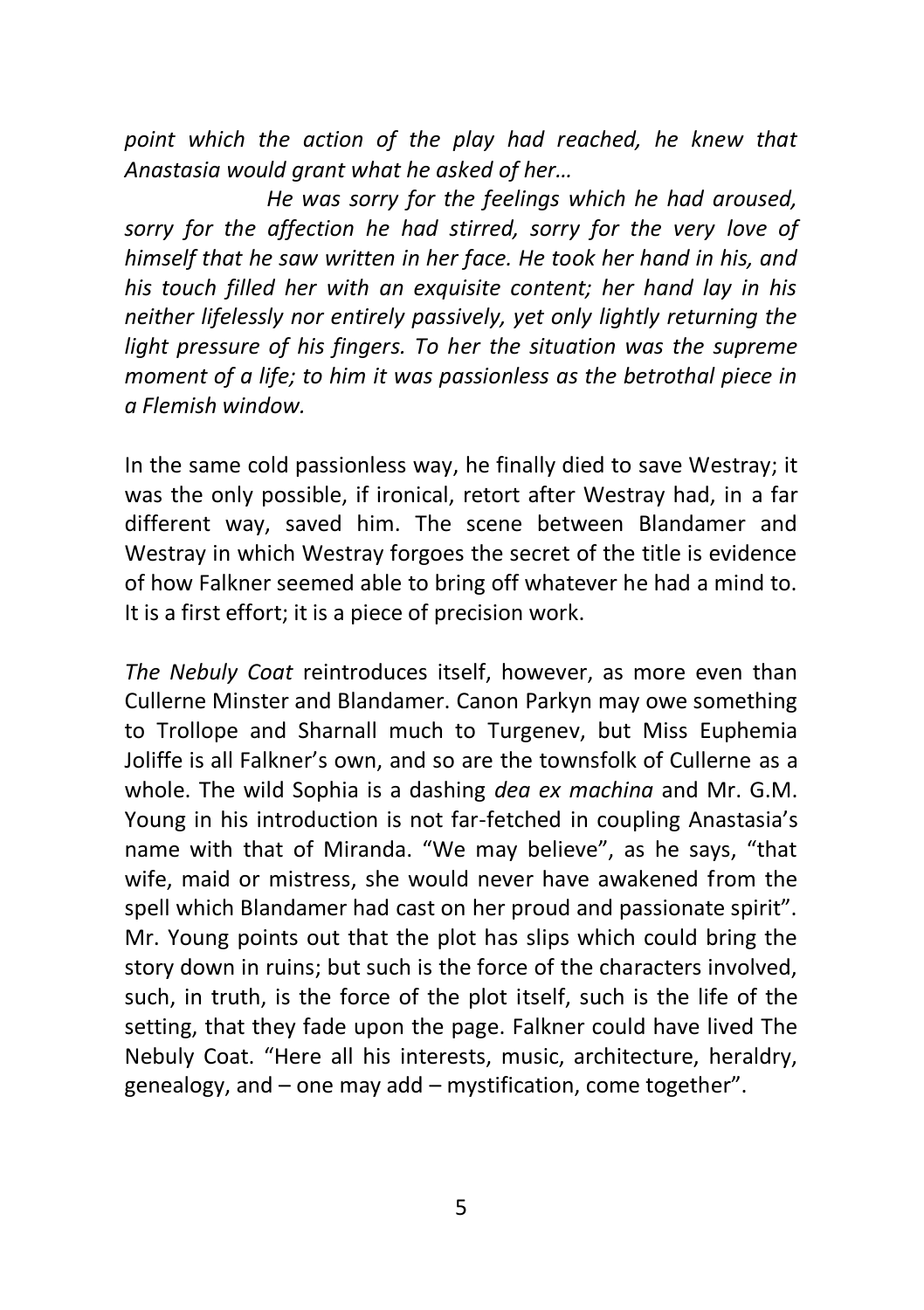As a poet Meade Falkner is little known. An effort to collect and publish his poems some years ago did not reach fruition. But at least one critic has found in them rhythms later used by Mr. John Betieman. Falkner brought to writing poetry also a calm competence; unfortunately, poetry to endure needs more than fiction does. But if Mr. Cumberlege is ever tempted to put *Moonfleet* into the World's Classics, the poems could be added to make it still a single volume, even if he threw in "Charalampia" as well. \*\* The two books would contain the whole of Falkner's creative output. Few men have gone before posterity with such modest credentials. But so long as good narrative, firm characterization, and a love of romance count for anything they will pass.

## ‡‡‡‡‡‡‡‡‡‡‡‡‡

\*Although this review of the Oxford World's Classics edition of the two novels was published anonymously in *The Times Literary Supplement* on Friday October 29, 1954, it was penned by Sir William Haley. Haley (1901-1987) had been Director-General of the BBC (from 1944 to 1952 - the Third Programme was started under his aegis) and was presently Editor of *The Times* (1952 to 1966).

\*\* A subsequent letter was received for *The Times Educational Supplement's* issue of Friday November 12<sup>th</sup> 1954. It was from Geoffrey Cumberlege:

## **MEADE FALKNER**

Sir, - In the course of your most interesting review of John Meade Falkner's *The Nebuly Coat* and *The Lost Stradivarius*, recently published together in the World's Classics, it was suggested that if I were "tempted" to include *Moonfleet* in the series the volume might fittingly contain also the poetry of Meade Falkner. Mr. John